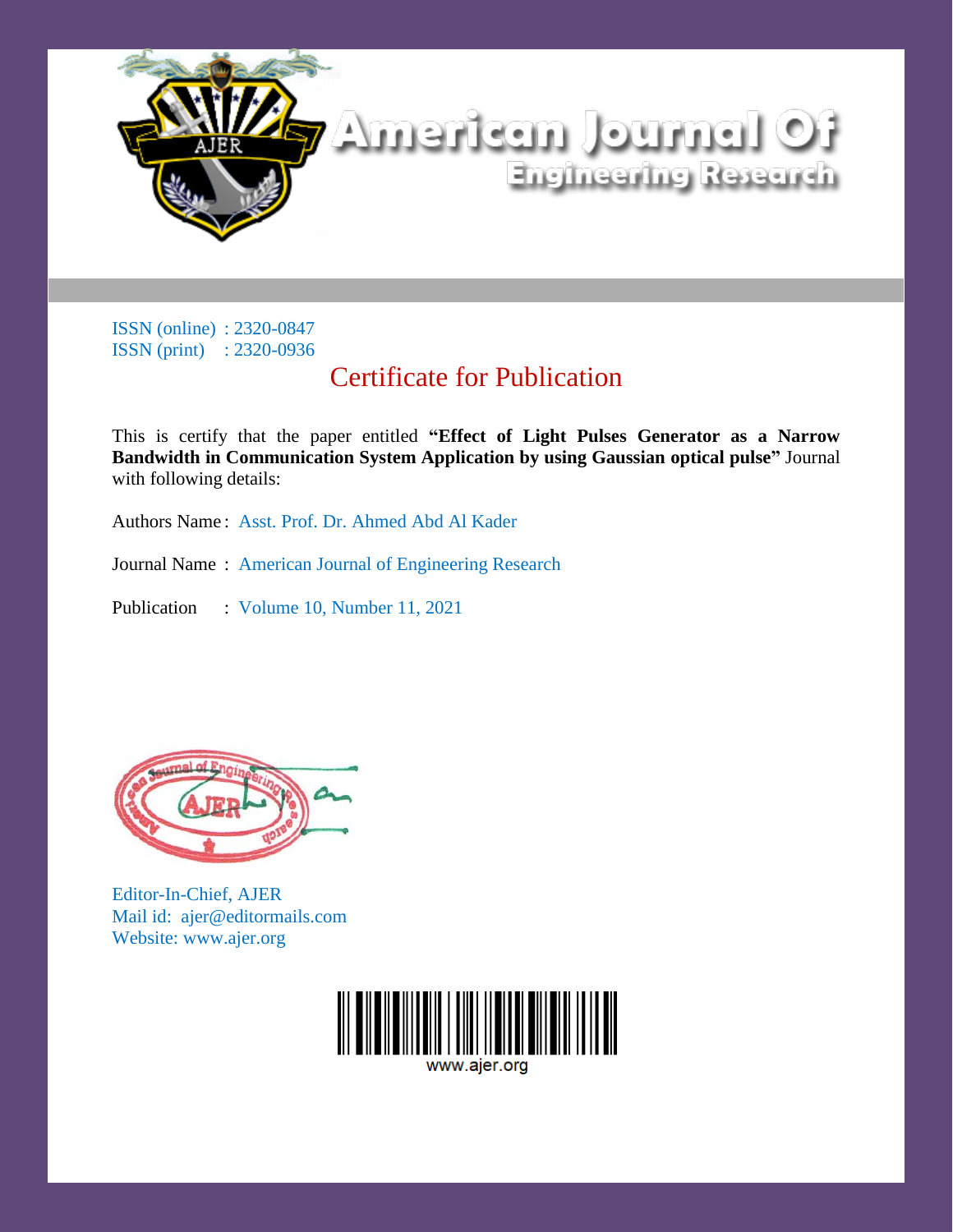

ISSN (online) : 2320-0847 ISSN (print) : 2320-0936

## Certificate for Publication

This is certify that the paper entitled **"Effect of Light Pulses Generator as a Narrow Bandwidth in Communication System Application by using Gaussian optical pulse"** Journal with following details:

Authors Name : Muthana. Y. Aldouri

Journal Name : American Journal of Engineering Research

Publication : Volume 10, Number 11, 2021



Editor-In-Chief, AJER Mail id: ajer@editormails.com Website: www.ajer.org



www.aier.org